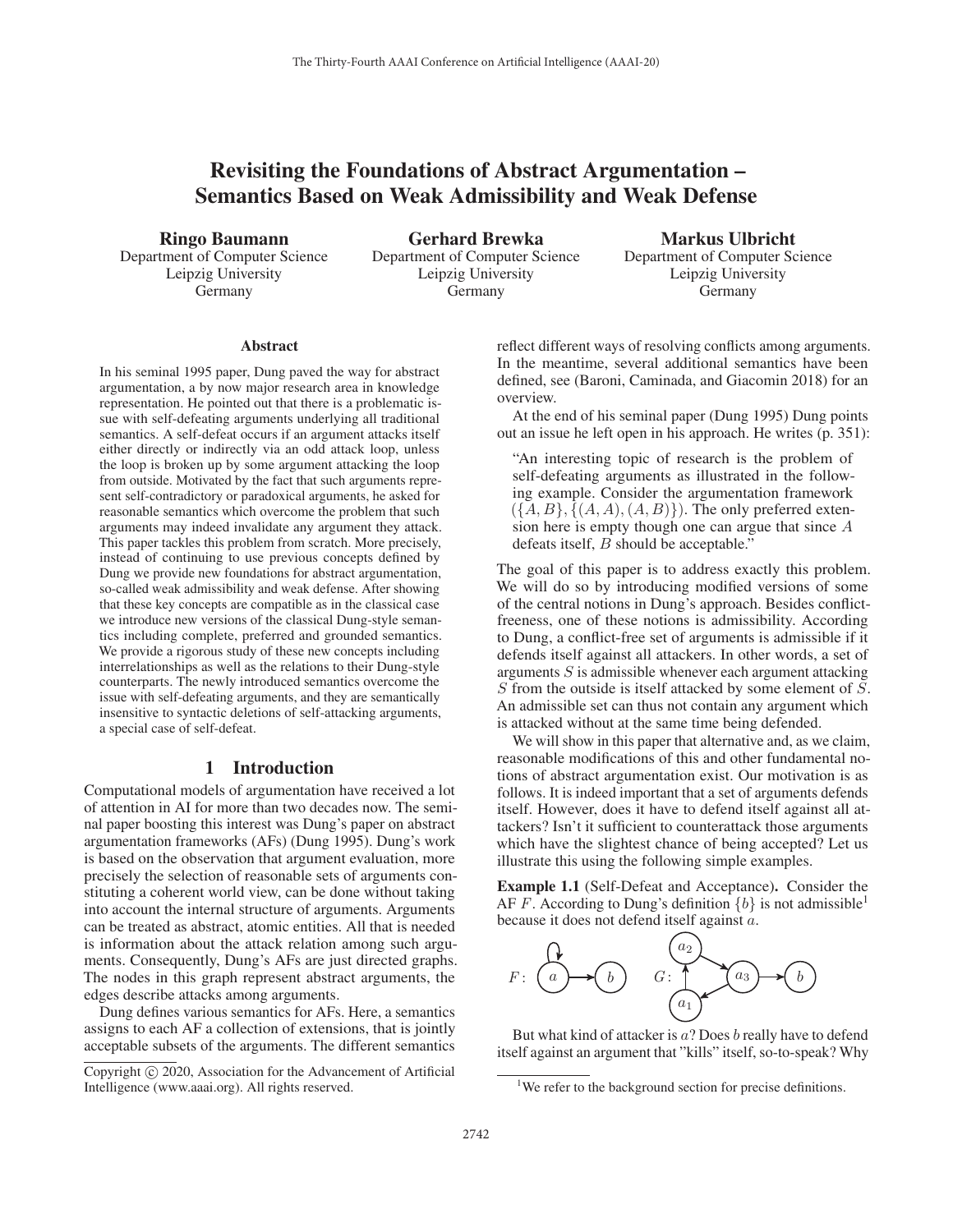does b have to counterattack if a itself does this job anyway? a is like a zombie, it is there but can do no harm.

Consider now G. Self-attack is only one special case of self-defeat. Why should  $b$  have to defend itself against  $a_3$  if  $a_3$ is among those arguments that defeat themselves indirectly, by attacking the only argument (here  $a_1$ ) that could help them to defend themselves against an attacker (here  $a_2$ )? Our new notion of admissibility should classify  ${b}$  as acceptable in both frameworks. Note that, unlike for self-attack, indirect self-defeat through an odd loop of length  $\geq 3$  can be broken up by additional arguments as depicted in  $AF H$ . Here an additional new argument c attacking  $a_2$  helps  $a_3$  to become credible again. Consequently, the attack on b should not be ignored leading to the non-acceptance of  $\{b\}$ .



We are aware that there exist semantics which, for instance, yield  $\{b\}$  as an extension for framework F, namely naive semantics (Baroni, Caminada, and Giacomin 2018). However, naive semantics also yields extension  ${b}$  for the self-attack free framework  $F' = (\{a, b\}, \{(a, b)\})$  which we find unsatisfactory. What we are aiming for is a semantics that limits the effects of self-attacking arguments, but is as close as possible to Dung's semantics whenever there is no self-attack. Naive semantics clearly fails this requirement.

The idea underlying this paper is to weaken admissibility, requiring counterattack only against proper, that is, not directly or indirectly self-defeating arguments. To the best of our knowledge, such weaker notions of admissibility have never been investigated. Interestingly, Baroni and Giacomin (Baroni and Giacomin 2007) proposed a stronger variant called *strong admissibility* which requires that defense is ultimately rooted in the empty set. Consequently, only subsets of the grounded extensions can be strongly admissible. We will briefly discuss this concept in Section 6.

The structure of the paper is as follows. Section 2 provides the necessary background material. The main contributions of the paper are briefly summarised in the next three items:

• Introducing *weak admissibility* based on a recursive definition and showing that the motivating examples are handled as desired. It is formally proven that weak admissibility indeed extends classical admissibility and moreover, it is insensitive regarding the deletion of self-loops. A generalized version of Dung's fundamental lemma is shown.

(Section 3)

- In the spirit of weak admissibility a new notion of defense, so-called *weak defense* is presented. A series of formal results show that the new notions are compatible as appreciated in the classical case, e.g. any conflict-free set is weakly admissible if and only if it weakly defends itself. (Section 4)
- Defining *weak complete semantics* based on the newly introduced notions as done in the classical theory. Provide an in-depth study of their properties including: subset

relations to each other as well as to their Dung-style counterparts, universal definedness, uniqueness and the role of self-attacking arguments. (Section 5)

Finally, we discuss and compare our results and present pointers for future work. Due to limited space we present the proofs of the theorems only.

# 2 Background

We fix a non-finite background set  $U$ . An argumentation framework (AF) (Dung 1995) is a directed graph  $F = (A, R)$ where  $A \subseteq U$  represents a set of arguments and  $R \subseteq A \times A$ models *attacks* between them. In this paper we consider finite AFs only (cf. (Baumann and Spanring 2015; 2017) for a consideration of infinite AFs). For  $a, b \in A$ , if  $(a, b) \in R$ we say that a *attacks* b as well as a *attacks* (the set) E given that  $b \in E \subseteq A$ . Moreover, E is conflict-free in F (for short,  $(E \in cf(F)$  iff for no  $a, b \in E$ ,  $(a, b) \in R$ . We say a set E *classically defends* (or simply, *c-defends*) an argument  $\alpha$  if any attacker of  $\alpha$  is attacked by some argument of  $E$ . In this paper we consider so-called *admissible*, *complete*, *preferred* and *grounded* semantics (abbr. *ad, co, pr, qr*). Each semantics returns a set of sets of acceptable positions which are defined as follows (cf. (Baroni, Caminada, and Giacomin 2018) for a recent overview).

**Definition 2.1.** Let  $F = (A, R)$  be an AF and  $E \in cf(A)$ .

- 1.  $E \in ad(F)$  iff E c-defends all its elements,
- 2.  $E \in co(F)$  iff  $E \in ad(F)$  and for any x c-defended by E we have,  $x \in E$ ,
- 3.  $E \in pr(F)$  iff E is ⊂-maximal in  $co(F)$  and
- 4.  $E \in qr(F)$  iff E is ⊂-minimal in  $co(F)$ .

# 3 Weak Admissibility

Dung's definition of admissibility requires that an extension E defends itself against *all* attackers. As we already mentioned, the core idea behind our revised version of admissibility is to weaken this condition and only require defense against reasonable arguments. To formalize this approach, we use the so-called E-*reduct* of an AF which only contains the arguments which are neither in  $E$  nor attacked by  $E$ .

**Definition 3.1.** Let  $F = (A, R)$  be an AF and let  $E \subseteq A$ . The E-reduct of F is the AF  $F^E = (E^*, R \cap (E^* \times E^*))$ where  $E^* = A \setminus (E \cup \{a \in A \mid E \text{ attacks } a\}).$ 

Intuitively, the  $E$ -reduct of  $F$  is the subframework of  $F$ containing those arguments whose status still needs to be decided, assuming the arguments in  $E$  are accepted. Moreover, as a matter of fact, a set E is admissible in F iff  $E \in cf(F)$ and  $E^*$  contains no attacker of an argument  $a \in E$ . Consider therefore the following illustrating example.

**Example 3.2** (Reduct and Admissibility). The reduct  $F^{\{b\}}$ contains only argument c which does not attack b. Hence  $\{b\}$ is admissible. However, c occurs in  $F^{\{a\}}$  as well. Since c attacks  $a, \{a\}$  does not defend itself and is thus not admissible.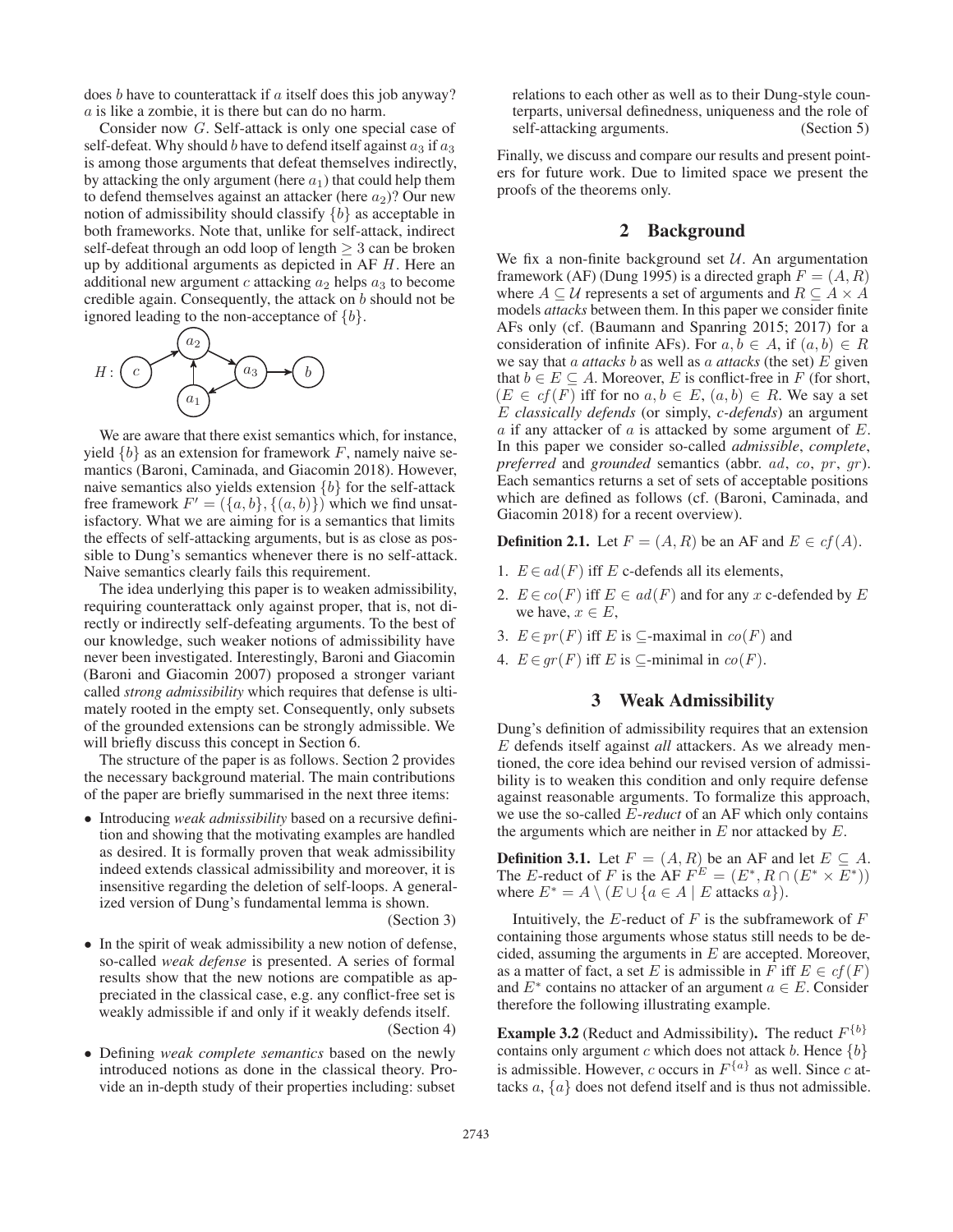$$
F: \qquad F^{\{a\}} = F^{\{b\}}:
$$
\n
$$
F^{\{a\}} = F^{\{b\}}:
$$
\n
$$
F^{\{a\}} = F^{\{b\}}:
$$

Although the  $\{a\}$ -reduct from the previous example contains an attacker of  $a$ , it is not necessarily an unreasonable argument. In fact, the AF  $F$  from above contains a pair  $a$ and b of conflicting arguments which is disturbed by some dummy attacking  $a$ . To formalize that  $c$  is negligible in this situation we consider the reduct  $F^{\{a\}}$ . Since c attacks itself, it cannot occur in any reasonable extension of  $F^{\{a\}}$ . However, in general, what arguments are the negligible ones in an E-reduct  $F^E$  at hand? To solve this issue, we utilize the following recursive definition.

**Definition 3.3.** Let  $F = (A, R)$  be an AF.  $E \subseteq A$  is called *weakly admissible* (or *w-admissible*) in  $F(E \in ad^w(F))$  iff

1.  $E \in cf(F)$ , and

2. for any attacker y of E we have  $y \notin \bigcup ad^w(F^E)$ .

The major difference between the standard definition of admissibility and our new one is that arguments do not have to c-defend themselves against *all* attackers: attackers which do not appear in any w-admissible set of the reduct can be neglected. In order to familiarize the reader with weak admissibility, let us consider some examples to see our definition at work.

Example 3.4 (Example 3.2 ctd.). In the previous example we had  $F^{\overline{\{a\}}} = (\{c\}, \{(c, c)\})$  where  $\{c\}$  is not conflict-free and hence not w-admissible. Since the empty set is conflict-free and not attacked by any argument we deduce  $ad^w(F^{\{a\}}) =$  $\{\emptyset\}$ . Now let us verify that  $\{a\} \in ad^w(F)$ . The following observations justify the claim. First,  $\{a\} \in cf(F)$  and moreover, since  $\bigcup ad^w(F^{\{a\}}) = \emptyset$  no attacker of  $\{a\}$  (argument c only) may be an element of  $\bigcup ad^w(F^{\{a\}})$ . In anticipation of Proposition 3.7 below we mention that  ${b}$  and  $\emptyset$  are wadmissible in  $F$  too due to their admissibility.

Example 3.5 (Odd loop). In order to see that no non-empty conflict-free set is w-admissible in F consider  $E = \{a_1\}.$ 



The E-reduct of F contains  $a_3$  which attacks  $a_1$ . Since  $a_3$ is unattacked in  $F^E$ , it is w-admissible in  $F^E$  which means in turn that  $\{a_1\}$  is *not* w-admissible. Due to symmetry, no singleton is w-admissible in F justifying  $ad^w(F) = \{\emptyset\}.$ 

Example 3.6 (Example 1.1 ctd.). Let us check that the new notion of admissibility indeed handle the motivating examples as desired.



The conflict-free set  ${b}$  is attacked by a or  $a_3$ , respectively. Neither of the attackers is contained in a w-admissible set of the associated reducts  $F^{\{b\}}$  or  $G^{\{b\}}$  as already seen in Examples 3.4 and 3.5. This means, we have  ${b} \in ad^w(F)$ and  $\{\tilde{b}\}\in ad^w(G)$  as desired.

Recall the AF H. We argued that in this case,  $\{b\}$  should *not* be w-admissible since the attacker  $a_3$  is now relevant.



Indeed, since  $\{c, a_3\}$  is admissible in  $H^{\{b\}}$  we deduce its w-admissibility (see Proposition 3.7 below). Hence  $\{b\}$  is attacked by  $a_3 \in \bigcup ad^w(H^{\{b\}})$  and thus  $\{b\} \notin ad^w(G)$  as requested.

Let us proceed with some basic considerations. Since the empty set does not possess any attacker it is w-admissible in each AF. Moreover, the restriction to finite AFs guarantees the well-definedness of the recursive procedure. In other words, for any candidate set  $E$  the recursion will stop in finitely many steps. Finally, w-admissibility indeed generalizes the classical notion of admissibility as defined by Dung. This means, we do not lose any admissible set if sticking to wadmissibility as stated below.

## **Proposition 3.7.** *For any AF F, ad(F)*  $\subseteq$   $ad^w(F)$ *.*

Definition 2.1 presents preferred extensions as ⊆-maximal complete ones. In case of classical semantics one may alternatively define an preferred extension as ⊆-maximal admissible one. This second variant will now be used for the weak variant of preferred semantics.

**Definition 3.8.** Let  $F = (A, R)$  be an AF,  $E \subseteq A$ is called *weakly preferred* (or simply, *w-preferred*) in F  $(E \in pr^w(F))$  iff E is  $\subseteq$ -maximal in  $ad^w(F)$ .

To illustrate the new preferred version and to compare it with its Dung-style counterpart consider again the motivating example G.

Example 3.9 (Example 3.6 ctd.). We already discussed that the singleton  ${b}$  is w-admissible without being admissible. This means,  $ad(G) = \{ \emptyset \} \neq \{ \emptyset, \{ b \} \} = ad^w(G)$ . Hence, we obtain different preferred versions too, namely  $pr(G)$  =  $\{\emptyset\} \neq \{\{b\}\} = pr^w(G).$ 

Let us now have a look at self-attacking arguments. As extensions are required to be conflict-free by almost all reasonable AF semantics, self-attacking arguments never have a chance to be accepted. However, for no admissible-based semantics it is possible to ignore these arguments since they may influence the acceptance status of others. Our new notion of w-admissibility does support the syntactical deletion of self-attacking arguments, i.e. the status of an argument is independent of any self-attacker.

For an AF  $F = (A, R)$  we use the shorthand  $F^{\circ}$  for the restriction  $F_{A^{\circ}}$  where  $A^{\circ} = \{a \in A \mid (a, a) \notin R\}$ . The following main theorem proves the semantical insensitivity of w-admissibility regarding self-attacker.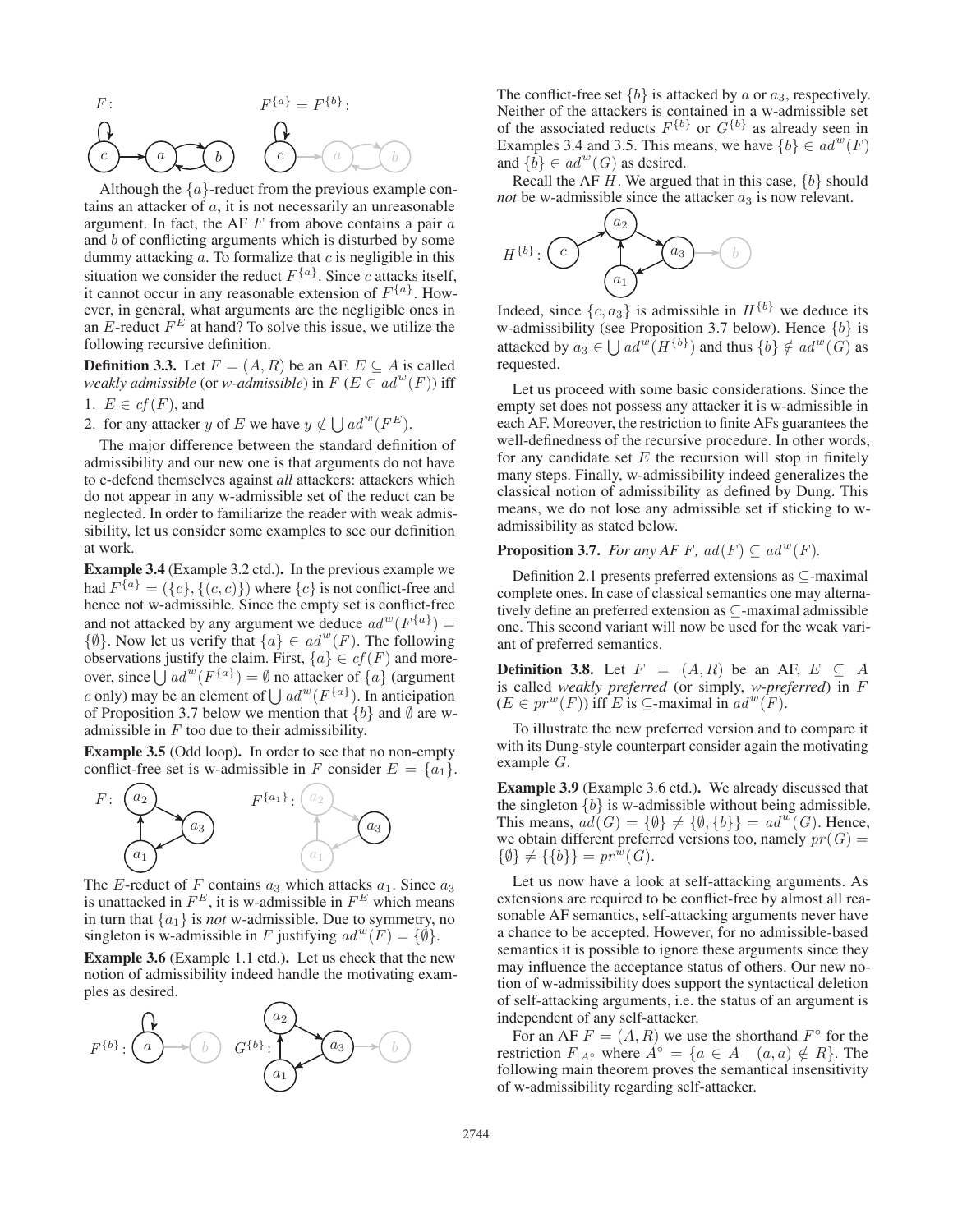**Theorem 3.10.** *Given an AF*  $F = (A, R)$  *and a semantics*  $\sigma \in \{ad, pr\}$ *. We have*  $\sigma^w(F) = \sigma^w(F^{\circ})$ *.* 

*Proof.* It suffices to prove the claim for  $\sigma = ad$  since  $ad^w(F) = ad^w(F^{\circ})$  implies  $pr^w(F) = pr^w(F^{\circ}).$ 

We will prove our claim by induction over the size  $|A|$  of an AF  $F = (A, R)$ . Remember that we consider finite AFs only. The base case is clear.

(inductive step) Let  $n \in \mathbb{N}$  and assume the claim holds for any AF with at most  $n$  arguments. Consider an AF  $F = (A, R)$  with  $|A| = n + 1$ . We will show  $E \in ad^w(F)$ iff  $E \in ad^w(F^{\circ})$  for any  $E \subseteq A$ . In case of  $E = \emptyset$  we immediately obtain  $E \in ad^w(F)$  and  $E \in ad^w(F^{\circ})$ . From now on we will assume  $E \neq \emptyset$ .

(⊆) Let  $E \in ad^w(F)$ . Then E is conflict-free and no attacker y of E occurs in a w-admissible extension of  $F^E$ . Observe that since  $E$  is conflict-free,  $E$  in particular does not contain self-attacking arguments, so  $(F^{\cancel{E}})^{\circ} = (F^{\circ})^{\cancel{E}}$ . Moreover, since E is non-empty,  $F^E$  contains at most n arguments. By our induction hypothesis,  $ad^w(F^E) = ad^w((F^E)^{\circ})$ . Consequently,  $ad^w(F^E) = ad^w((F^{\circ})^E)$ . Hence E is conflictfree and no attacker y of E occurs in a w-admissible extension of  $(F^{\circ})^E$ , that is,  $E \in ad^w(F^{\circ})$ .

(⊇) We show the contrapositive. Let  $E \notin ad^w(F)$ . Assume  $E$  is conflict-free. Then  $E$  must be attacked by an argument y which occurs in a w-admissible extension of  $F^E$ , say  $E_y$ . Due to the induction hypothesis,  $ad^w(F^E) = ad^w((F^{\circ})^E)$ implying  $E_y \in ad^w((F^{\circ})^E)$  as well. Consequently, E is also attacked by a w-admissible extension of  $(F^{\circ})^E$ , i.e.  $E \notin ad^w(F^{\circ})$ . Finally, if E is not conflict-free, then obviously  $E \notin ad^w(F^{\circ}).$ 

The last central result we are going to present before introducing weak defense is a generalized version of Dung's fundamental lemma, which states that if  $E$  is admissible and c-defends a, then  $E \cup \{a\}$  is admissible as well. It turns out that this results extends to w-admissibility. We state it here explicitly and use it later on in Section 5 to provide some technical foundations.

**Theorem 3.11.** *If*  $F = (A, R)$  *is an AF,*  $E \in ad^w(F)$  *and* E *c*-defends a, then  $E \cup \{a\} \in ad^w(F)$ .

*Proof.* The first observation we are going to make is that  $E \cup \{a\}$  is conflict-free: Since  $\{a\}$  occurs in the reduct  $F^E$ , E does not attack a. So assume  $\{a\}$  attacks E. Since  $\{a\}$  is unattacked in  $F^E$ ,  $\{a\} \in ad^w(F^E)$ . Hence if  $\{a\}$  attacks E, then  $E$  is not w-admissible, a contradiction.

Consider now  $E \cup \{a\}$ . For the sake of contradiction assume  $E \cup \{a\}$  is not w-admissible. Then there is an extension  $E' \in ad^w(F^{E \cup \{a\}})$  attacking  $E \cup \{a\}.$ 

So  $E'$  is conflict-free and has no attacker in  $\bigcup ad^{w}\left(\left(F^{E\cup\{a\}}\right)^{E'}\right)$ . Observe that  $E'\cup\{a\}$  is conflictfree: E' cannot attack  $\{a\}$  since the latter is c-defended by  $E$  and thus unattacked in  $F^E$ . It therefore must also be unattacked in  $F^{E \cup \{a\}}$ . Moreover,  $\{a\}$  cannot attack  $E'$ because otherwise, E' could not be an extension of  $F^{E \cup \{a\}}$ .

Since the reduct can be computed in any order when considering conflict-free sets, we have

$$
\left(F^{E\cup\{a\}}\right)^{E'}=\left(\left(F^E\right)^{\{a\}}\right)^{E'}=\left(F^E\right)^{E'\cup\{a\}}.
$$

Thus  $E'$  is conflict-free and has no attacker in  $\bigcup ad^w \left( (F^E)^{E' \cup \{a\}} \right)$ . Since  $E' \cup \{a\}$  is conflict-free and  ${a}$  is unattacked in  $F^E$  this means also that  $E' \cup {a}$  is conflict-free and unattacked in  $\bigcup ad^w \left( \left( F^E \right)^{E' \cup \{a\}} \right)$ . So  $E' \cup \{a\} \in ad^w(F^E).$ 

Recall that E' attacks  $E \cup \{a\}$ . Since  $E' \cup \{a\}$  is conflictfree, E' attacks E. Hence,  $E' \cup \{a\}$  attacks E. We conclude that there is a w-admissible extension of  $F^E$  attacking  $E$ , namely  $E' \cup \{a\}$ . Thus, E is not w-admissible, a contradiction.  $\Box$ 

#### 4 Weak Defense

The classical notion of defense requires that an argument  $a$  is defended against *every* attacker. As defense is an important concept in abstract argumentation, we seek for a notion of *weak defense*, which we desire to have the following properties:

- D1. Weak defense should generalize classical defense: if a is c-defended by  $E$ , then  $a$  is w-defended by  $E$  as well.
- D2. Weak defense should be compatible with weak admissibility: if  $E$  is conflict-free, then  $E$  is w-admissible if and only if it w-defends itself.
- D3. The induced versions of complete semantics should accept at least as much as their Dung-style counterparts.

The following definition captures the idea that in order to defend arguments  $X$ , a set  $E$  does not necessarily have to counterattack each attacker  $y$  of  $X$  (as required in the classical case). Whenever  $y$  is not "serious" enough - which here means y fails to appear in at least one w-admissible set of the reduct - then  $y$  can be disregarded if two additional conditions are satisfied:  $y$  is not allowed to appear in  $E$ , and  $X$  must be a reasonably trustworthy set, meaning that the arguments of X are elements of one single w-admissible set. These two additional conditions are required to satisfy the desiderata.

**Definition 4.1.** Let  $F = (A, R)$  be an AF. Given two sets  $E, X \subseteq A$ . We say E *weakly defends* (or *w-defends*) X iff for any attacker  $y$  of  $X$  we have,

1.  $E$  attacks  $y$ , or (c-defense) 2.  $y \notin \bigcup ad^w(F^E), y \notin E$  and  $X \subseteq X' \in ad^w(F)$ .

Note that desideratum D1 is fulfilled due to the first option of the definition above. Consider the motivating example G.

**Example 4.2** (Example 3.9 ctd.). Let us verify that  $\emptyset$  wdefends  $\{b\}$ . Since b is attacked by  $a_3$ ,  $\{b\}$  is not c-defended by ∅. However, the following three conditions are met: i) trivially,  $a_3 \notin \emptyset$ , ii) since  $G^{\emptyset} = G$  we deduce that  $a_3 \notin$  $\bigcup ad^{w}(G^{\emptyset}) = \bigcup ad^{w}(G) = \{b\},$  and iii)  $\{b\} \subseteq \{b\} \in$  $ad^w(G)$ . Thus, the second option of Definition 4.1 is satisfied. Moreover,  $\{b\}$  w-defends itself.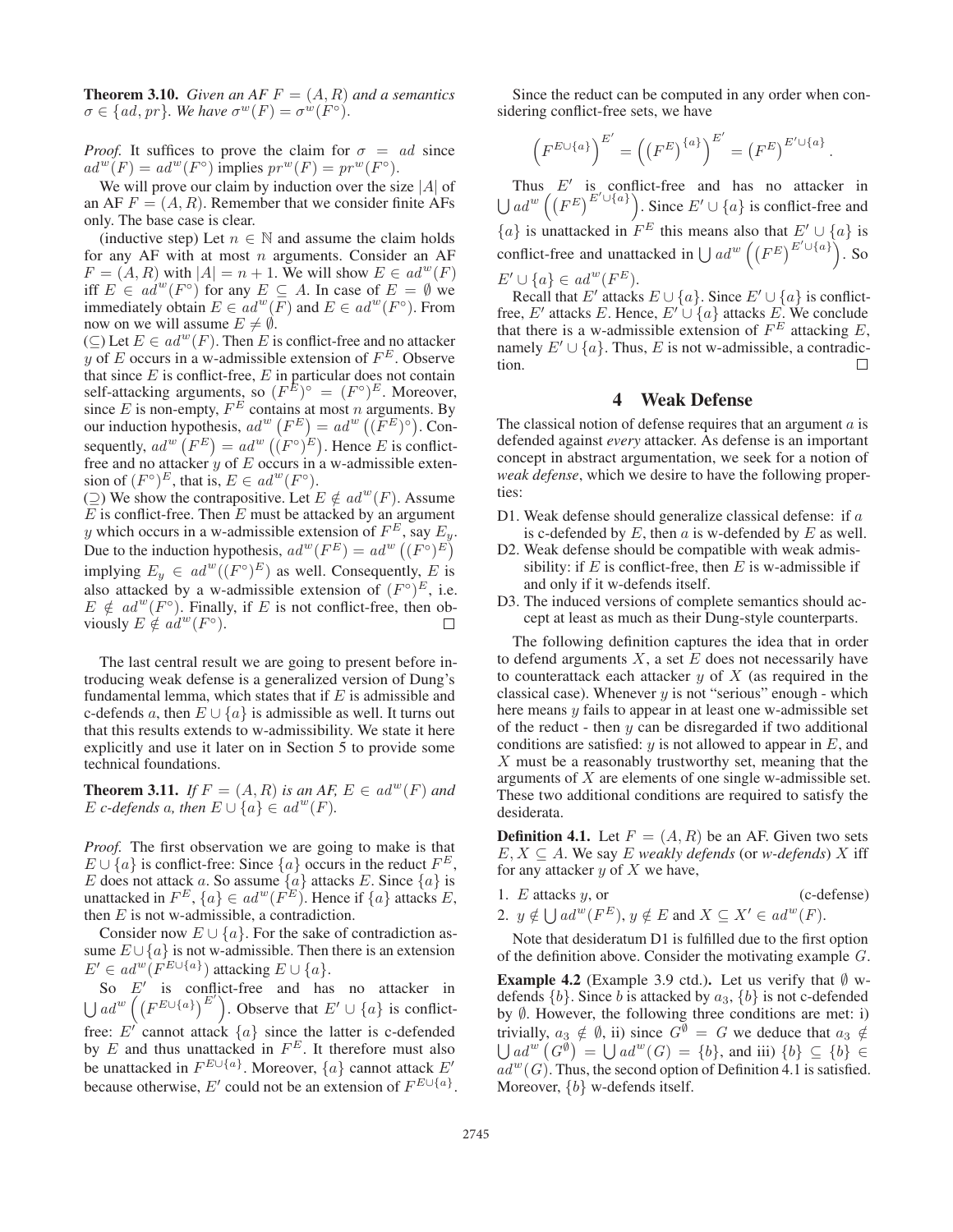Consider now a more involved example which does not possess any non-trivial admissible or complete extension.

**Example 4.3.** The reader may verify that  $ad^w(F)$  =  $\{\emptyset, \{a_1\}, \{a_2\}, \{a_1, a_2\}, \{b_1\}, \{b_2\}, \{b_1, b_2\}\}.$  For example, take  $E = \{a_1, a_2\}$ . Since  $ad^{w}(F^{E}) = \{\emptyset\}$  we infer that the remaining attacker  $b_1$  of E is not contained in any wadmissible set of  $F^E$ . Thus,  $E \in ad^w(F)$ .



Let us verify now that  $\emptyset$  w-defends  $\{a_1\}$  and  $\{b_1\}$ , but not  $\{a_1, b_1\}$ . Since  $\emptyset$  does not c-defend  $\{a_1\}$ , we require the second item of Definition 4.1: i) clearly, the attacker  $d_1$  of  $a_1$  is not contained in  $\emptyset$ , ii) since  $F = F^{\emptyset}$  we deduce  $d_1 \notin$  $\bigcup ad^w(F^{\emptyset}) = \{a_1, a_2, b_1, b_2\}$ , and iii)  $\{a_1\}$  is a subset of  ${a_1, a_2}$ . Thus,  $\emptyset$  w-defends  ${a_1}$ . Due to symmetry,  ${b_1}$  is w-defended as well. However, since  $a_1$  and  $b_1$  do not occur in the same w-admissible extension of F,  $\{a_1, b_1\}$  is not wdefended by ∅. Furthermore, facing all mentioned results it can be easily seen that  $E$  w-defends itself. The same applies to  ${b_1, b_2}$  for symmetry reasons.

Let us prove some basic relations involving c-defense, wdefense as well as w-admissibility.

**Proposition 4.4.** *Given an AF*  $F = (A, R)$  *and two sets*  $E, X \subseteq A$ *. We have* 

*1. If* E *c-defends* X*, then* E *w-defends.* X *(w-defends weakens c-defends)*

2. If E *w*-defends X and  $E \in cf(F)$ , then  $X \in cf(F)$ . *(conflict-free transfer)*

*3. If*  $E \in ad^w(F)$ *, then*  $E$  *w-defends*  $E$ *. (a w-adm set w-defends itself)*

*4. If*  $E \in cf(F)$  *and*  $E$  *w-defends*  $E$ *, then*  $E \in ad^w(F)$ *. (a conflict-free set which w-defends itself is w-adm)*

We mention that desideratum D2 is an immediate consequence of the last two items of the proposition above.

## 5 Weak Complete Semantics

Many argumentation semantics can be defined using Dungstyle admissibility and classical defense. For instance, complete semantics requires that a set  $E$  has to be admissible and any argument  $x$  being c-defended by  $E$  has to be contained in  $E$  (cf. Definition 2.1). Since any admissible set c-defends itself, complete semantics can be equivalently expressed in terms of set defense as follows: First,  $E$  has to be admissible and secondly, any superset  $X$  of  $E$  being c-defended by  $E$ has to be contained in  $E$  as shown below.

**Proposition 5.1.** Let  $F = (A, R)$  be an AF. If E is admissi*ble, then*  $E$  *is complete iff for any set*  $E \subseteq X$  *defended by*  $E$ *, we have*  $X \subseteq E$  *as well.* 

We now introduce the weak variant of complete semantics by using the equivalent characterization shown above.

**Definition 5.2.** Let  $F = (A, R)$  be an AF. A set  $E \subseteq$ A is called *weakly complete* (or just, *w-complete*) in F  $(E \in co^w(F))$  iff  $E \in ad^w(F)$  and for any X, s.t.  $E \subseteq X$ and X w-defended by E, we have  $X \subseteq E$ .

We obtain the following non-trivial connection between wcomplete and w-preferred semantics which holds for the classical theory too, namely subset maximizing w-admissibility is nothing else than subset maximizing w-completeness. This coincidence can be seen as a further indication that wadmissibility and w-defense are compatible even in a strong formal sense.

**Theorem 5.3.** *Let*  $F = (A, R)$  *be an AF. A set*  $E \subseteq A$  *is w-preferred iff it is*  $\subseteq$ *-maximal in*  $co^w(F)$ *.* 

*Proof.* (⊂) Striving for a contraction we assume  $E \in$  $pr^w(F)$ , i.e. E is ⊆-maximal in  $ad^w(F)$  and E is not ⊆maximal in  $co^w(F)$ . The latter condition may hold for two reasons:

1. 
$$
E \notin co^w(F)
$$
 or

2.  $E \in co^w(F)$  but not ⊆-maximal in  $co^w(F)$ .

In the following we show that both options are impossible.

- 1.  $E \notin co^w(F)$ . Since  $E \in ad^w(F)$  is given we deduce there is an X, s.t.  $E \subseteq X$  and X w-defended by E. Due to Statement 3 in Proposition 4.4 we have  $E \subsetneq X$ . Assume there is at least one attacker  $y$  of  $X$ , s.t. the second condition of Definition 4.1 holds. Hence, there is an X', s.t.  $X \subseteq X' \in ad^w(F)$  contradicting the  $\subseteq$ maximality of  $\overline{E}$  in  $ad^w(F)$  since  $E \subsetneq X \subseteq X'$ . Consequently, any attacker  $y$  of  $X$  is counter-attacked by  $E$ (first condition of Definition 4.1). This means,  $X$  is cdefended by  $E$  which implies that  $X$  is c-defended by  $X$ too (monotonicity of c-defense). Moreover,  $X \in cf(F)$  is given (Statement 2, Proposition 4.4) which finally leads to  $X \in ad^w(F)$  (Statement 4, Proposition 4.4) contradicting the  $\subseteq$ -maximality of E in  $ad^w(F)$ .
- 2.  $E \in co^w(F)$  but not  $\subseteq$ -maximal in  $co^w(F)$ . Hence, there is an other  $E' \in co^w(F)$ , s.t.  $E \subsetneq E'$ . By definition of w-complete extensions we have  $E' \in ad^w(F)$  which contradicts the  $\subseteq$ -maximality of E in  $ad^w(F)$ .

(⊇) Assume now that E is  $\subseteq$ -maximal in  $co<sup>w</sup>(F)$  without being  $\subseteq$ -maximal in  $ad^w(F)$ . Due to w-completeness of E we deduce  $E \in ad^w(F)$ . Since E is assumed to be not  $\subseteq$ maximal in  $ad^w(F)$  we deduce (due to finite assumption) the existence of a proper superset E' of E being  $\subseteq$ -maximal in  $ad^w(F)$ , i.e.  $E' \in pr^w(F)$ . Now applying the already shown direction  $(\subseteq)$  we deduce that  $E'$  is  $\subseteq$ -maximal in  $co<sup>w</sup>(F)$  in contradiction to the assumed ⊆-maximality of E in  $co^w(F)$ .  $\Box$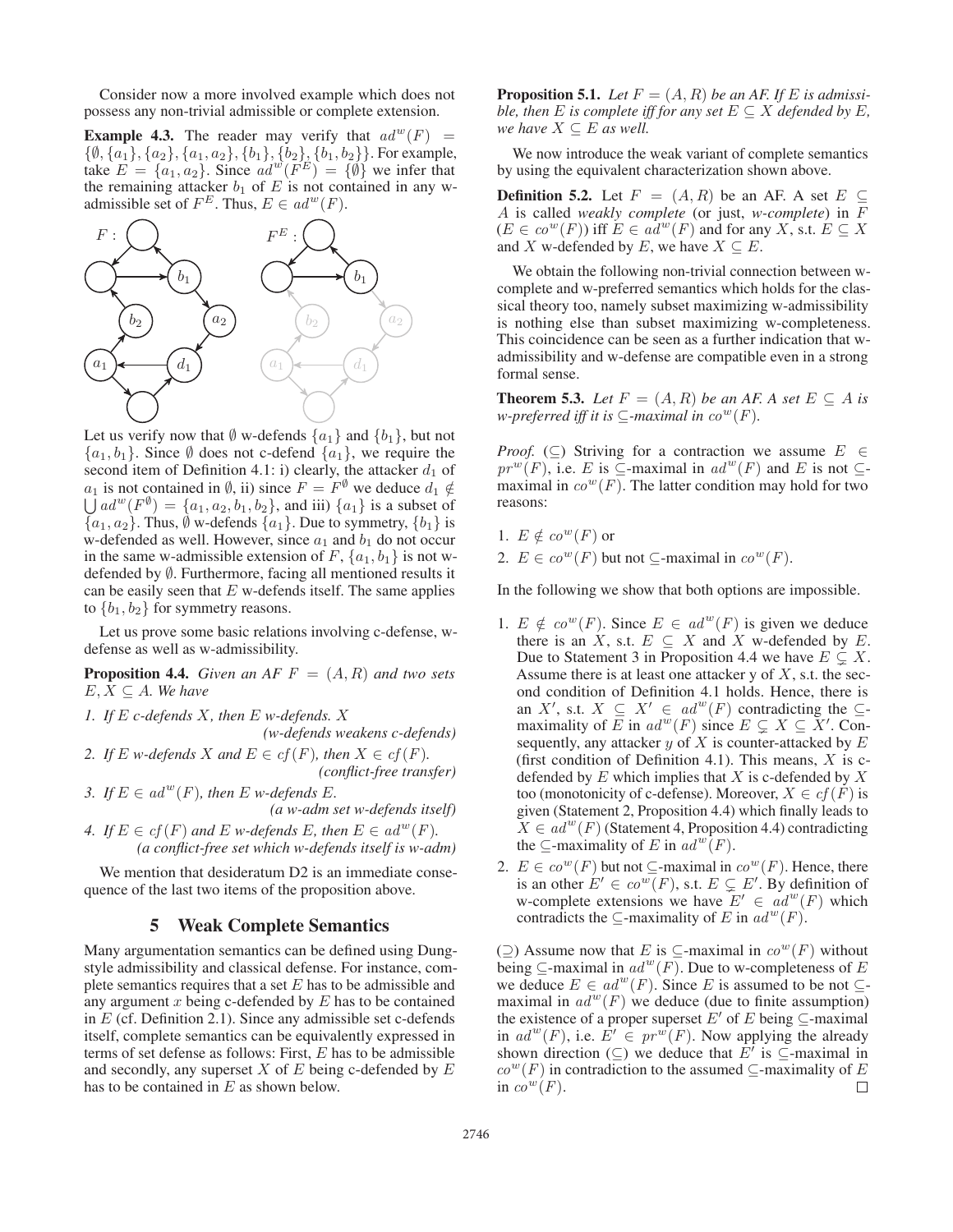Now let us introduce the remaining prominent actor in the field of complete semantics, namely the weak version of grounded semantics.

**Definition 5.4.** Let  $F = (A, R)$  be an AF. A set  $E \subseteq A$  is called *weakly grounded* (or *w-grounded*) in F  $(E \in gr^w(F))$  iff E is  $\subseteq$ -minimal in  $co^w(F)$ .

The following example illustrates w-complete extensions. Note that by Definition 5.2 w-complete extensions can be found among w-admissible ones only.

Example 5.5 (Example 4.3 ctd.). We have already seen that Ø w-defends  $\{a_1\}$ . Hence,  $\emptyset \notin co^w(F)$  since  ${a_1} \not\subseteq \emptyset$ . We show that  ${a_2}$  w-defends  ${a_1, a_2}$ and is thus not w-complete. Since  ${a_2}$  classically defends  $a_1$ , there is only one relevant attacker, namely  $b_1$ . We check the requirements of Definition 4.1, item 2: i)  $b_1 \notin \{a_2\}$  is clear, ii)  $ad^{w}(F^{\{a_2\}}) = \{a_1\}$  as the reader may straightforwardly verify, so  $b_1 \notin \bigcup ad^w(F^{\{a_2\}})$ , and iii)  $\{a_1, a_2\}$  itself is w-admissible as we saw in Example 4.3.



Due to symmetry,  $\{b_2\} \notin co^w(F)$  either. Moreover, one may verify that  $\{a_1\}$  w-defends  $\{a_1, a_2\}$  as well as  $\{b_1\}$  wdefends  $\{b_1, b_2\}$  leading to  $co^w(F) = \{\{a_1, a_2\}, \{b_1, b_2\}\}\$ (Theorem 5.3). Thus,  $gr^w(F) = \{ \{a_1, a_2\}, \{b_1, b_2\} \}.$ 

The reader may have surprisingly noticed that the example considered above possesses two w-grounded extensions which is impossible for the uniquely defined classical notion of grounded semantics. Let us approach this feature carefully by starting to examine the fundamental intersemantic relations between the newly introduced weak versions as well as their classical counterparts.

The following proposition shows that well-known subset relation of Dung-style semantics transfer to their weak versions. For the sake of completeness we add one of the most important argumentation semantics, namely the *stable semantics* (*stb*) (Dung 1995) as well as a further variation of classical admissibility captured by so-called *strong admissi*ble sets (ad<sup>s</sup>) firstly introduced in (Baroni, Caminada, and Giacomin 2018).

**Proposition 5.6.** *Let*  $\sigma$  *and*  $\tau$  *be semantics. Then*  $\sigma(F) \subseteq$  $\tau(F)$  *for any* F *iff there is a directed path from*  $\sigma$  *to*  $\tau$  *in the following graph:*

We proceed with stating the universal definedness of any newly introduced semantics.

**Proposition 5.7.** *Given an AF*  $F = (A, R)$  *and a semantics*  $\sigma \in \{ad, pr, co, gr\}$ *. We have,*  $\sigma^w(F) \neq \emptyset$ *.* 



Figure 1: Subset Relations

According to Proposition 5.6 we already know that neither are w-complete (w-preferred) extension necessarily complete (preferred) ones nor vice versa. Nevertheless, both versions are not totally unrelated as shown below. More precisely, the following proposition shows that one can find weak extensions by augmenting a corresponding classical one.

**Proposition 5.8.** *Given an AF*  $F = (A, R)$  *and a semantics*  $\sigma \in \{co, pr\}$ *. If*  $E \in \sigma(F)$ *, then there is an*  $E^w \in \sigma^w(F)$ *, s.t.*  $E \subseteq E^w$ .

For complete semantics we may even show the converse result, i.e. a weak complete extensions always contains a classical complete part. The proof of this result is based on the observation that w-complete extensions contain all their classically defended arguments. Since this result is interesting on its own, we state it explicitly here.

**Proposition 5.9.** *Let*  $F = (A, R)$  *be an AF. If*  $E^w \in co^w(F)$ *and*  $E^w$  *c*-defends a, then  $a \in E^w$ .

**Proposition 5.10.** *Let*  $F = (A, R)$  *be an AF. If*  $E^w \in$  $co^{w}(F)$ *, then there is an*  $E \in co(F)$ *, s.t.*  $E \subseteq E^{w}$ *.* 

One may wonder whether the result above does hold for preferred semantics too. We mention that this is not the case (consider AF F depicted in Example 3.2).

Let us turn now to w-grounded semantics. In the classical case the grounded extension is uniquely determined and moreover, it meets the requirement of a  $\subseteq$ - least complete extension (although introduced as a ⊆-minimal one only). As an analogy to Propositions 5.8 and 5.10 we obtain the following revealing result for w-grounded semantics. Any wgrounded extension contains at least the arguments which can be traced back (via c-defence) to undisputable arguments, i.e. arguments which are not questioned/attacked by any other argument. In other words, although w-grounded extensions are not uniquely determined they always contain a common core, namely the classical grounded extension G and moreover (due to universal definedness), G can always be extended to a w-grounded extension.

**Proposition 5.11.** *Given*  $F = (A, R)$  *and*  $\{G\} = qr(F)$ *.* 

- *1. If*  $G^w \in qr^w(F)$ *, then*  $G \subseteq G^w$  *and*
- *2. there is a set*  $G^w \in gr^w(F)$ *, s.t.*  $G \subseteq G^w$ *.*

According to Proposition 5.8 and the above shown results we have finally shown that the weak versions of complete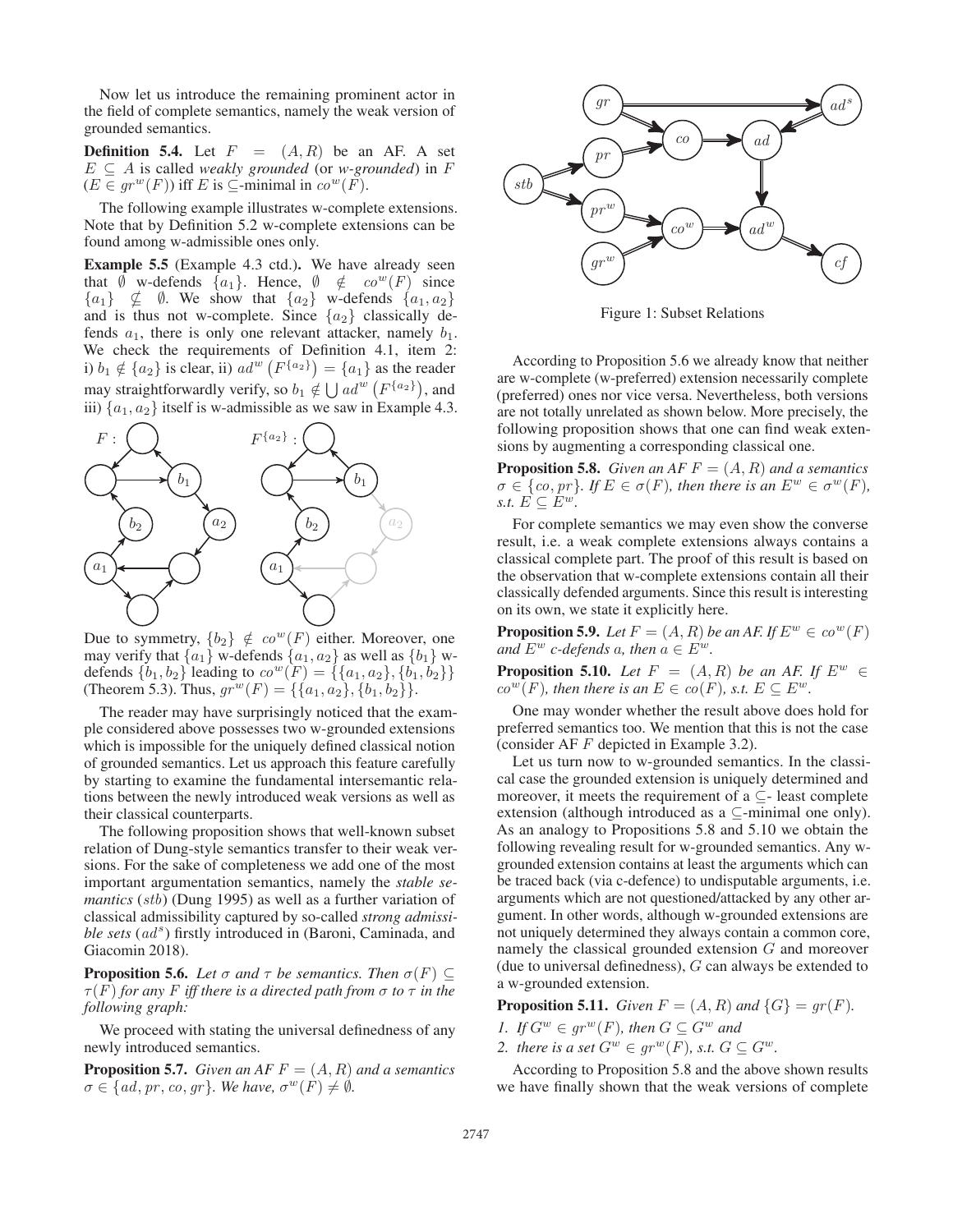semantics do not reject any argument accepted by their Dungstyle counterparts. This means, desideratum D3 is indeed fulfilled.

As a by-product we obtain that w-complete extension always contain the classical grounded part. This property might be interesting for finding w-complete extensions since grounded semantics can be computed in polynomial time (Dvorák and Dunne 2018).

**Corollary 5.12.** *For any*  $F = (A, R)$ *, semantics*  $\sigma \in$  ${gr, pr, co}$  *and*  $gr(F) = {G}$ *. If*  $E^{\hat{w}} \in \sigma^w(F)$ *, then*  $G \subseteq E^w$ .

In Theorem 3.10 we observed that self-attacking arguments do not influence w-admissible extension of an AF. This result even extends to complete semantics. The key feature for showing this assertion is the following proposition stating that in the crucial cases w-defends is not influenced by selfattacking arguments.

**Proposition 5.13.** *Let*  $F = (A, R)$  *be an AF. Given*  $E, X \subseteq$ A, s.t.  $E \in cf(F)$  and  $X \subseteq A^\circ$ . Then. E w-defends X in F *iff*  $E$  *w-defends*  $X$  *in*  $F^\circ$ .

Having Proposition 5.13 at hand we are now able to prove the main theorem stating the independence of self-attacking arguments regarding w-complete as well as w-grounded extensions.

**Theorem 5.14.** *Given an AF*  $F = (A, R)$  *and a semantics*  $\sigma \in \{co, gr\}$ *. We have*  $\sigma^w(F) = \sigma^w(F^{\circ})$ *.* 

*Proof.* It suffices to prove the claim for  $\sigma = co$  since  $co^w(F) = co^w(F^{\circ})$  implies  $gr^w(F) = gr^w(F^{\circ}).$ 

(⊆) Let  $E \in co^w(F)$ . By definition,  $E \in ad^w(F)$  and for any X, s.t.  $E \subseteq X$  and X w-defended by E, we have  $X \subseteq E$ . First observe that  $E \in ad^w(F^{\circ})$  (Theorem 3.10). So let  $X \subseteq E$ . Assume X is not w-defended by E in F. We have to show that X is not w-defended in  $F^{\circ}$ , either. Since E is conflict-free, this is guaranteed by Proposition 5.13 whenever X does not contain self-attacking arguments. Otherwise X cannot be defended in F◦ due to *conflict-free transfer* from Proposition 4.4.

(⊇) We show the contrapositive, i.e. assume  $E \notin co<sup>w</sup>(F)$ . We may assume  $E \in ad^w(F)$ , otherwise we apply Theorem 3.10 to obtain  $E \notin co^w(F^{\circ})$ . Let  $E \subseteq X$  be wdefended by E with  $X \nsubseteq E$ . We deduce that X is conflictfree due to *conflict-free transfer*. It thus does not contain any self-attacking arguments. By Proposition 5.13,  $E$  is also w-defended in  $F^{\circ}$ . To summarize, X satisfies  $E \subseteq X$ , is w-defended by E in F<sup>°</sup>, but  $X \nsubseteq E$ . So  $E \notin co^w(F^{\circ})$ , either concluding the proof. either concluding the proof.

## 6 Summary and Related Work

Based on the motivation that the effect of self-defeating arguments should be limited, we developed in this paper new semantics for abstract argumentation frameworks which are based on weakened versions of admissibility and defense. We introduced refined versions of complete, preferred and grounded semantics and thoroughly studied their properties and interrelationships. The new semantics lead to more informative extensions and provide us with reasonable sets of

arguments where classical Dung-style semantics fail, see for instance Example 4.3. Moreover, in contrast to their classical counterparts, they also allow for certain syntactic manipulations (deletion of self-attacking arguments) without affecting the meaning of the frameworks. This unique feature can be used as preprocessing step for any system engaged with the solution of central reasoning problems for abstract argumentation (Dvorák et al. 2019). Beside this specific use case we expect that our new semantics are widely applicable: it will be interesting to investigate whether approaches which directly or indirectly rest upon Dung semantics - like the treatment of *preferences* in (Amgoud and Cayrol 1998), the *assumption-based approach* to argumentation (Toni 2014), or the *ASPIC*<sup>+</sup> framework (Modgil and Prakken 2014), to name a few prominent examples - can benefit from our concepts.

There are numerous papers studying notions of self-defeat in argumentation. Such studies can be traced back at least to J. Pollock (Pollock 1987), one of the pioneers of computational models of argumentation. In his study of argument-based defeasible reasoning, which preceded Dung's seminal paper, he proposed a semantics similar to grounded semantics. This semantics considers self-defeat via self-attack, but not via odd loops of length  $\geq$  3. We will focus in this section on approaches which, explicitly or implicitly, modify some of the notions underlying Dung's work.

As mentioned in the Introduction, in (Baroni and Giacomin 2007) a stronger variant of admissibility called *strong admissibility* is proposed. Their purpose was to highlight some of the intrinsic properties of grounded semantics and they showed (among other things) that Dung's grounded extension is the ⊆-greatest strongly admissible set. In further studies, strong admissibility was used to investigate the computational behaviour of *discussion-based proof procedures* (Caminada 2014) and its *strong equivalence* as well as *verifiability* was analyzed (Baumann, Linsbichler, and Woltran 2016). None of these papers discusses options to modify classical semantics based on a new notion of admissibility.

Another relevant line of research regarding basic requirements of argumentation semantics are *conflict-tolerant* approaches. As the name suggests, such semantics may return extensions which are not necessarily conflict-free (Arieli 2012). An interesting example is weighted argument systems as defined in (Dunne et al. 2011). Here each attack is assigned a numerical weight and conflicts within extensions are allowed as long as a certain predefined inconsistency budget is not exceeded. Although this also leads to extensions which are not admissible in Dung's original sense, it is substantially different from what we do. Rather than allowing conflicts to a certain extent, we limit the effects of a specific type of arguments but insist on conflict-freeness of extensions. The two approaches thus address complementary issues. They certainly could be combined in a straightforward manner. Another conflict-tolerant approach is so-called *graded semantics* (Grossi and Modgil 2015). This approach relies on the syntactic structure of AFs only. More precisely, in order to obtain generalized versions of Dung's semantics it takes the number of attackers and defenders into account. Checking to which extent both approaches can be combined is on our agenda.

We also plan a systematic study of further properties of